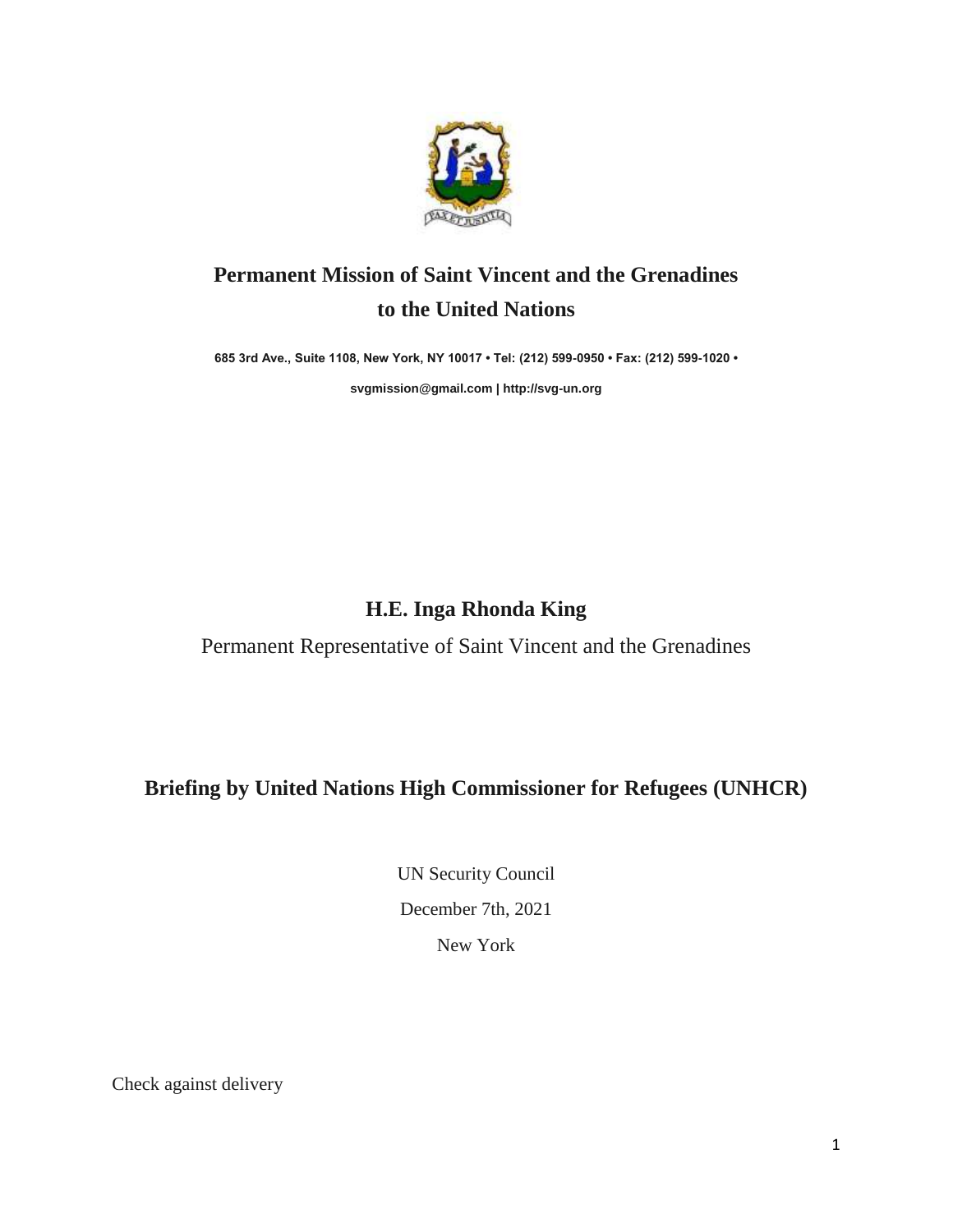Thank You, Mr. President, Saint Vincent and the Grenadines commends the Republic of Niger for convening this discussion, and we thank Commisioner Filippo Grandi, for his sobering presentation. And I welcome the Norwegian Foreign Minister who joined us earlier today. During this most challenging moment, *experienced globally, though unevenly, by all countries and peoples*, the work of the office of the United Nations High Commissioner for Refugees' (UNHCR) provides hope and encouragement to us all. Efforts to shelter and protect the most vulnerable— particularly stateless persons, refugees, and internally displaced peoples—are critical to the maintenance of international peace and security.

Mr. President,

The socioeconomic dislocations triggered by armed conflict, exacerbated by COVID-19, and further magnified by the climate crisis demand urgent, focused and well-coordinated international action—the commissioner has underscored this loudly and clearly but it bears repeating: Vulnerable people from Haiti, across the Sahel and Lake Chad Basin, through the Central African Region to the Horn of Africa, and in Yemen, Syria and Afghanistan - *amongst others* - require a renewed multilateralism that:

- *in the first instance*, provides urgent humanitarian assistance and critical lifesaving support;
- reinforces sovereignty and restores social contracts; and,
- comprehensively addresses the root causes of conflict and insecurity, *wheresoever they persist*.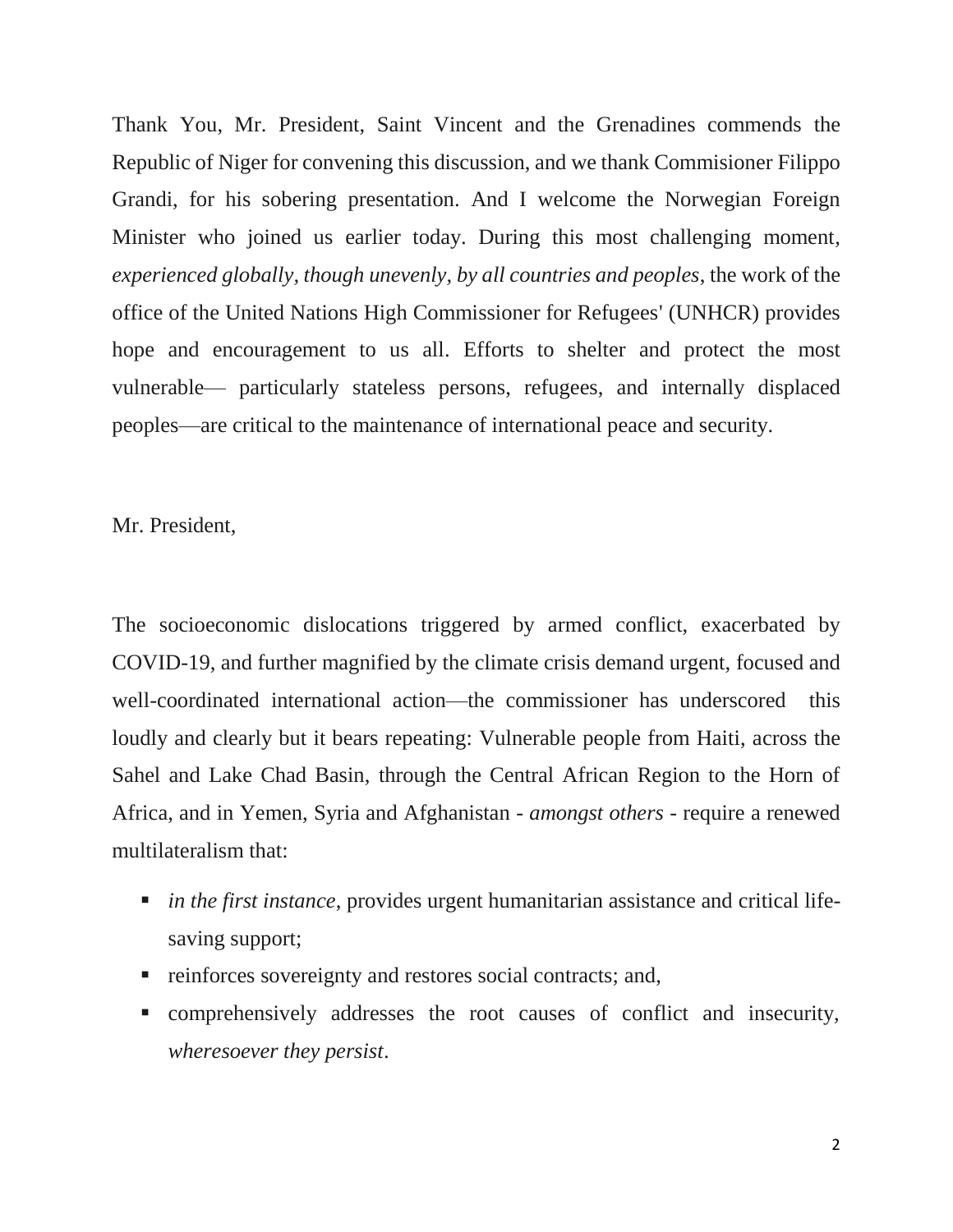Greater political will and wide-ranging multilateral engagements are needed, *now more than ever*, to assist conflict-affected and fragile states to cultivate peace processes, strengthen the rule of law, rebuild public trust, enhance institutional capacities and advance reconciliation processes - *within communities and at the national level*. Again, the commissioner underscored that the UNHCR cannot replace the necessary political will of the international community. Further, all international stakeholders, particularly the developed countries and the International Financial Institutions (IFIs), should accelerate their efforts to deliver on the Sustainable Development Goals. This must be done promptly and in line with the needs, priorities and aspirations of concerned countries.

It is no coincidence that the challenges of today bear disproportionately on the most vulnerable; so much that those countries that suffer the worst effects of conflict also experience striking levels of acute hunger, mass human displacement, recurring public health emergencies, and social and economic disruptions of the most debilitating kind. As rampant climate change, increased biodiversity loss, and widespread environmental degradation add further strain to these already complex, *and often insurmountable*, situations - we must work together to advance practical, people-centred, and climate-sensitive solutions to our peace and security, development and humanitarian challenges.

It is imperative that all development plans, policies and programmes are centred around the fundamental tenets of inclusivity and equality. Vulnerable persons, groups and nations must feature as the key contributors and beneficiaries of international development efforts. Under all circumstances, the interests of, *and implications for*, stateless persons, refugees and internally displaced peoples should